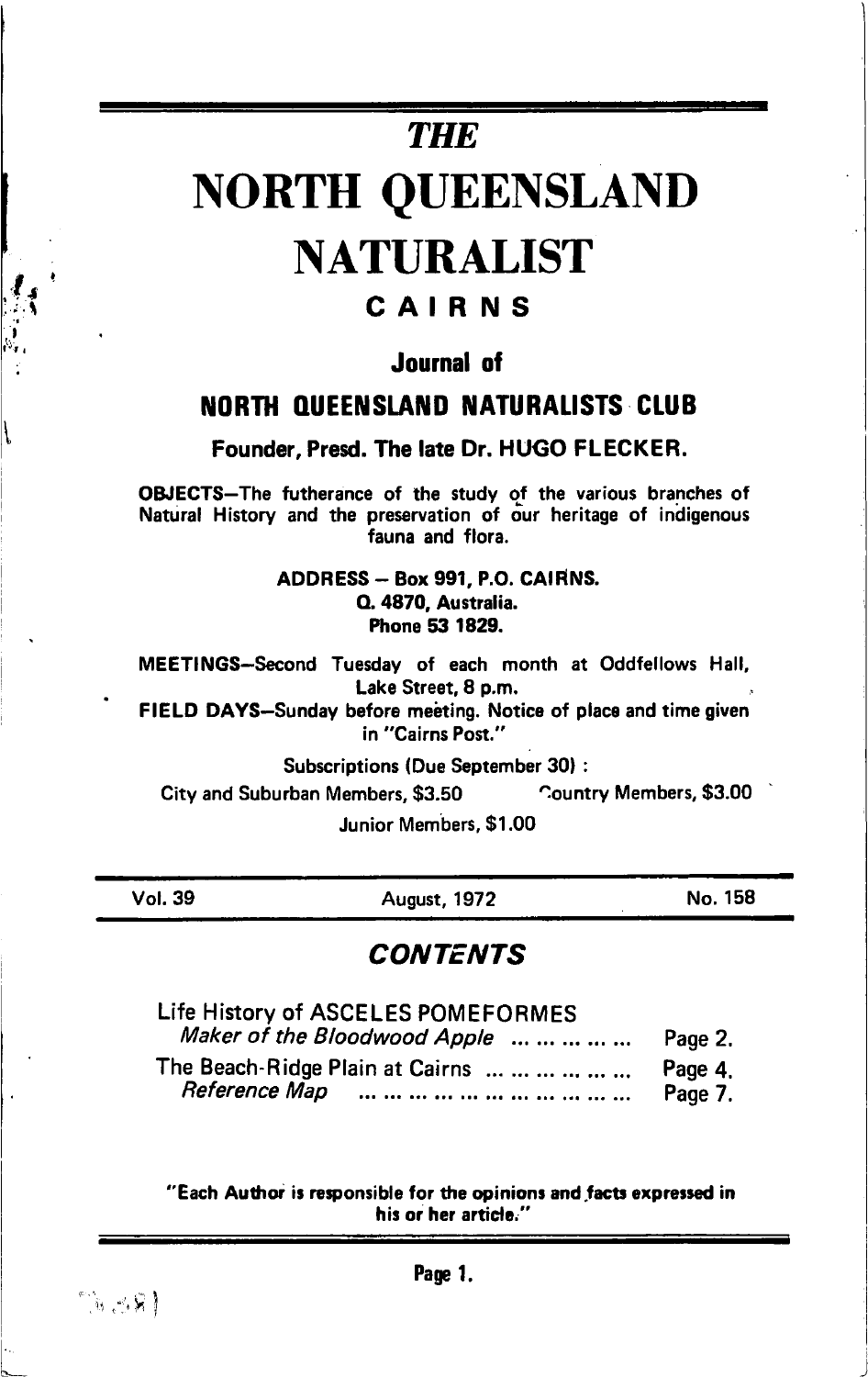/

#### LIFEHISTORY OF - ASCELES POMEFORMES-

#### MAKER OF THE BLOODWOOD APPLE

Since man began to leave his cave dwellings and migrate to areas of the Earth that had no such ready.made shelter, he has used a wide range of materials to protect him from the elements and wild beasts. Today we have, spaced around the world, crude structures of leaves and branches, huts of mud, and on up to palaces of marble. In his long career from caves to cathedrals, the son of Adam and his little woman have never been able to provide food and shelter for themselves and family by biting into a convenient tree and injecting it with their saliva.

Asceles pomeformes is an insect whose females do this, and do sowith the initial handicap of starting food production and house building while still infants.

At this stage the little insect resembles a tiny mite, less than  $\frac{1}{2}$  mm. long, wingles, with minute eyes and antennae, six microscopic legs, and a proboscis much thinner than a human hair. She thrusts her thin proboscis through the bark of a twig or small branch of a species of Eucalypt (bloodwood), and within a week a rough circular crater is rising around her body, which will, in a few weeks, completely enclose her in a roughly spherical gall formed from the tissues of the plant on which she is feeding.

During this period a drastic change takes place in her body. The eyes and all appendages except the proboscis are-lost and she is now like a small spherical pearl coloured beny. She still has her proboscis inserted in the plant tisue and will remain so anchored for life. The gall is growing rapidly, is assuming a more evenly rounded contour and is forming a conical tube in its wall which fits around a hard blackcone-shapedplug that is now forming on the insect's posterior. This conical tube is the only opening in the gall to the outside world and is probably a means of air control; through it she is presumably mated, and I have observed the emergence of the brood through this passage.

For some time the gall and its contained insect keep pace in growth, with the insect's body in firm contact with the inner surface of the gall. Her body is still spherical but the growth of the conical plug now gives her a broad top-shape.- After this there is an increasing difference in growth rate with a gradually enlarging space around the insect's body, except at the feeding point and at the conical rear end which remains a close fit in the tube-like opening of the gall.

Small holes now appear on the rear half of the insect's body and around these a white chalky substance and small bundles of coiled cotton-like material accumulate. This may be a form of excretion as the latter material is also produced by the immature males that develop later in the parent gall, but this has not been observed in immature females prior to emergence.

The outside of the gall now has the shape of a small apple of a brown to grey-green mottled colour, with a conical pit in its outer surface opposite its point of attachment to the tree. This pit is the outer opening of the tube men' tioned above and, in a healthy gall, the black plug'like cone on the insect's body can be clearly seen protruding into this pit.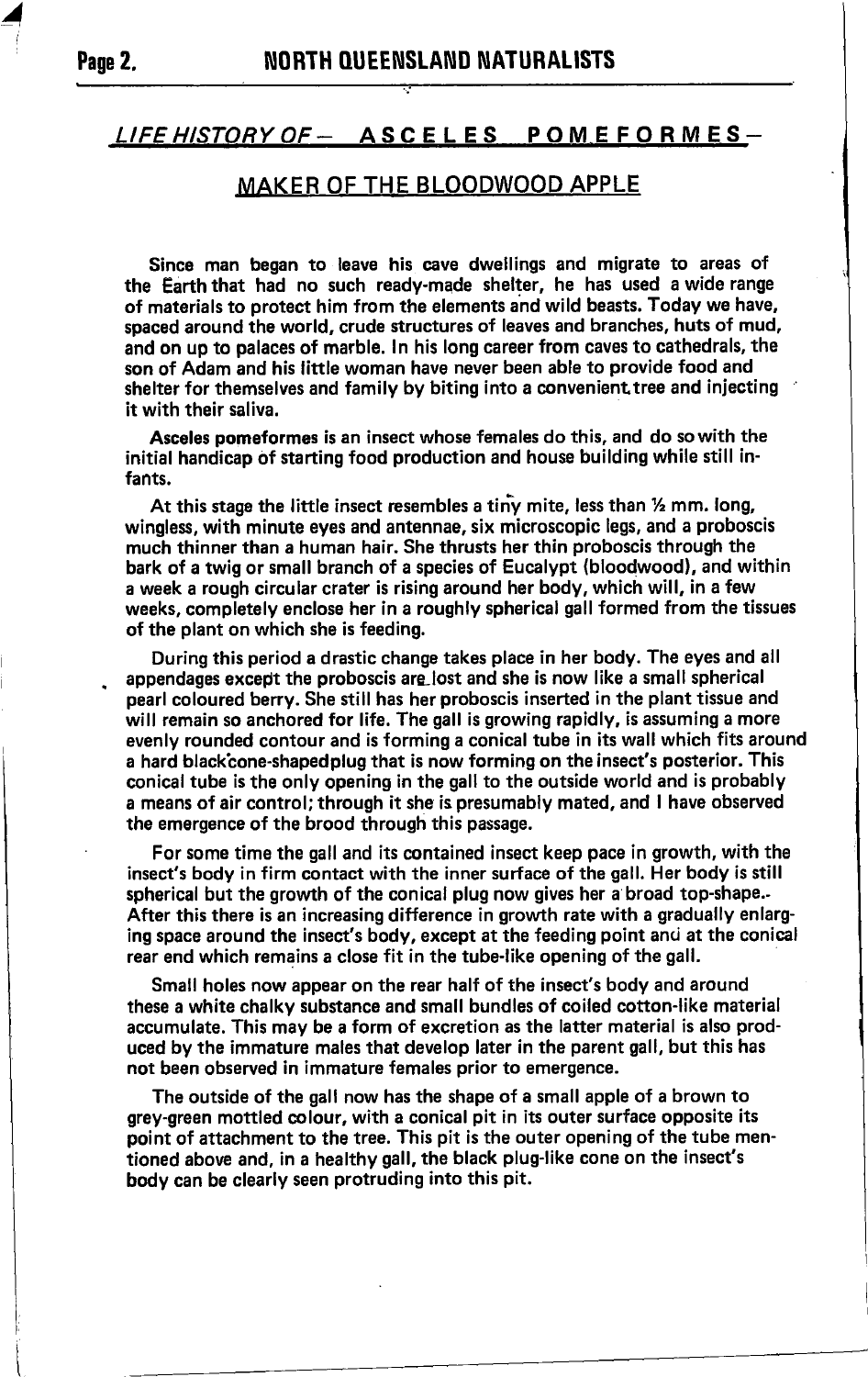When a few millimetres of space have formed around the insect, the first eggs are laid and these produce almost entirely males. When hatched, these juvenile males are about  $\frac{3}{4}$  mm. by  $\frac{1}{2}$  mm., colourless, with a tapering body, stumpy legs, rudimentaryantennae and eyes, and a proboscis less than 1/50 mm. in diameter. They commence feeding on the inner surface of the gall and grow rapidly, attaining a length of about 3 mm. and a diameter of 1 mm. by the time they finish feeding. As they grow the males become carrot-like in shape and colour and are tightly packed around the inner surface of the gall with their pointed rear ends to the centre, across which, like a huge grey sausage, lies the gigantic body of their mother.

Before the males have finished feedi.,g, a second batch of eggg is laid and these produce females with a very few males. The juvenile females are almost colourless on hatching, with a faint brown longitudinal band on the back. They are mite-like, less than 1/2 mm. long, and very active. They move to the inner sufrace of the gall among the males and commence to feed.

The males cease feeding soon after the females begin and lie loosely in the gall around the body of their mother while undergoing moulting. They moult onbe only, a rare thing in the insect world. The metamorphosis of the juvenile male to the adult is almost as striking as the change of a caterpillar to butterfly or moth. A helpless carrot-like creature with minute 6yes and antennae and short, almost non-functional legs, changes to an agile winged insect with huge thorax, a long slender tapering abdomen, strong legs, large eyes, complex antennae, and a pair of large membranous wings. The abdomen is very flexible and is extensible by aboutone third of its length. lt is more like a tail than abdomen and is held well clear of the surface when the insect is walking. The' mouth parts of the mature males are aborted; they cannot feed.

The juvenile females feed while the males are moulting and for a short time afterwards. Growth is negligible and can only by detected by microscopic examination, and they are still less than  $\frac{1}{2}$  mm. long when they emerge from the parent gall. Their colour deepens to brownish black on the back and light brown at the sides.

The brood disperses from the maternal gall by the males taking flight with the tiny females clinging to their tails. From one to seven of these midget females have been observed on the abdomens of males prior to taking flight. Emerging insects have been taken in glass tubes in the field and examined on the spot with a hand lens, and every male carried one or more of these infant hitch-hikers.

Field observations indicate the lifespan of a gall is from 18 to 26 weeks, with a good deal of overlapping in that healthy galls at nearly all stages of development may be obtained throughout the year but are more plentiful during the wetter months. A very high percentage is destroyed by parasites and predators; some are killed by fungi, others by several species of beetles and wasps.

Mature galls examined had outer diameters from 22 mm. to 90 mm. but size variation in the insect's body was not proportional to that of the gall. The smallest mature female was 14 mm. and the largest 27 mm. long. The maximum volume of the larqest of these galls could be more than 100.000 times that of the insect at cornmencement of gall formation, and the size of the mature insect less than 1/25 that of the mature gall. Rough checks of progeny in healthy galls gave a variation

from about 1,700 to 4,600 males with slightly more females.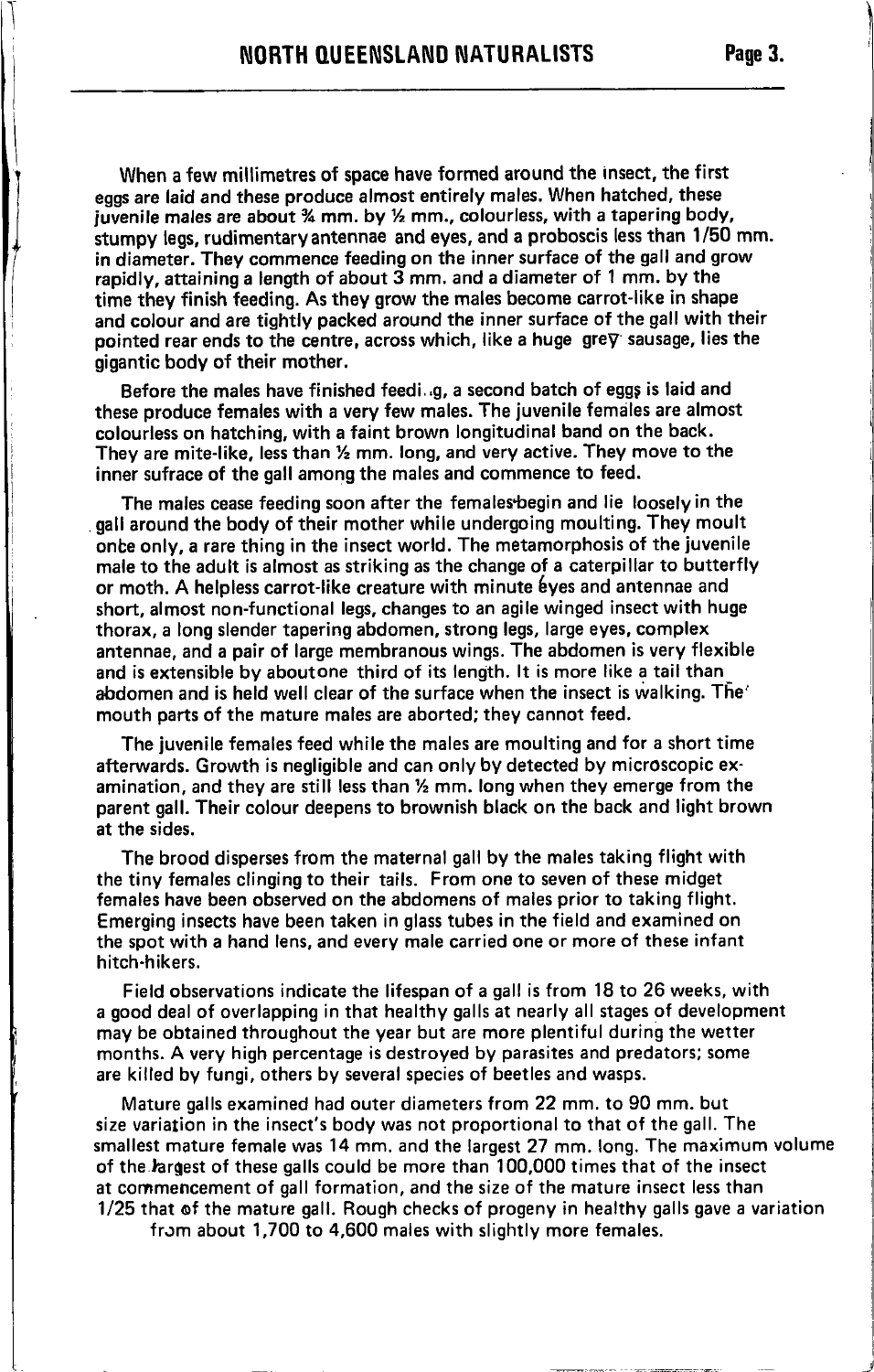## **NORTH QUEENSLAND NATURALISTS**

The great difference in development of the sexes on emergence from the gall (the fully developed male with his aborted mouthparts, carrying his baby sisters into a hostile world), and the time taken for the females to reach maturity, suggest that the males may mate with a previously established generation of females.

The life history of the insect outlined above, with its remarkable change in form and enormous increase in volume, its specific and precise control of the growth and shape of the gall, and the strange journey of the females to the outside world clinging to the "tails" of their huge winged brothers, is one of those fascinating highlights of the living world when Nature sings a more wonderful song or tells a more marvellous tale.

#### N. C. Coleman.

t.

## THE BEACH-RIDGE PLAIN AT CAIRNS

#### E. C. F. Bird

#### (UNIVERSITY OF MELBOURNE)

The coastal plain on which Cairns stands consists of numerous sand ridges with intervening hollows (termed swales), many of which contain, or used to contain, corridors of swamp land. In the city area, around the railway station, and along the waterfront the orignal topography has long been concealed by infilling and building, but in the northern and western suburbs the trend of the ridges and swales can still be discerned. The sand ridge topography was closely surveyed during the nineteen-forties, when large-scale plans (1 inch = 200 feet) were prepared for the City of Cairns Anti-Malarial Drainage Scheme. These plans cover West Cairns and part of the Bungalow district, and show contours with a one foot vertical interval. The contour patterns are extremely intricate, but the alignments of ridge crests can be picked out, and these have been abstracted to show the ridge system in Figure 1.

The cross section in Figure 1 shows that the ridges are not evenly spaced. Some of them branch, and others fade away laterally. The contouring was based on an arbitrary levelling datum, but in preparing Figure 1 this was converted to State Datum, equivalent to mean sea level at Cairns. Harbour. Spotheights show considerable variation along the crest of each ridge, with a range from 5 to 14 feet above mean sea level and a typical maximum elevation of 10 to 12 feet. Intervening swales (not shown) range from 3 to 7 feet above mean sea level, and parts of these are invaded by the sea during the highest spring tides, which attain almost 5 feet above mean sea level at Cairns.

The pattern of sand ridges in the area not covered by the large-scale plans has been mapped by field survey and on air photographs, and the results have been included in Figure 1. In the Bungalow district the sand ridges decline in level and fade out into the mangrove swamps bordering Trinity Inlet, while to the north-east, beyond the watercourse that follows the railway line and flows into Saltwater Creek, another series of parallel ridges lies concealed beneath the built-up area of Cairns. These were somewhat lower (typically up to 6 feet above mean sea level) and more subdued in profile than those of West Cairns.

Page 4.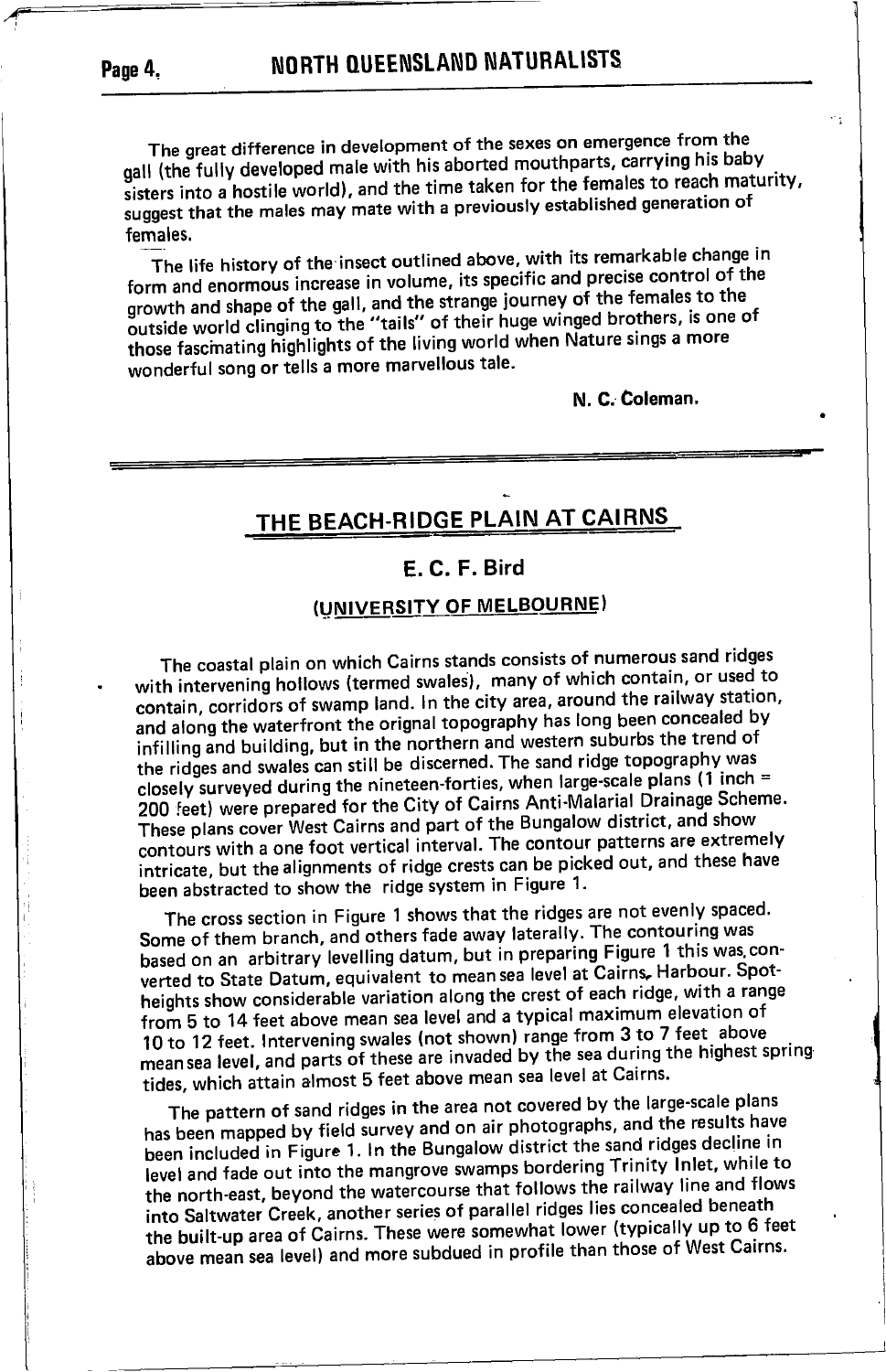Their alignments have been taken up by Sheridan Street, Grafton Street, Lake Street and Abbott Street, and a walled esplanade forms the seaward margin, which was mangrove-fringed when the first settlers came to Cairns in 1876.

continuations of the sand ridges can be traced on Admiralty lsland and ih the swamps south of Trinity Inlet, marked out by the presence of Eucalypts and other trees and shrubs that contrast with the prevailing mangrove vegetation.

These ridges have been dissected by the lateral meandering of tidal creeks, and one of them is being actively truncated near the Bark Hut, where a sector of sandy shore is exposed on the south bank of Trinity Inlet.

#### Geology.

The surface formation on the cairns coastal plain consists of up to 14 feet of quartzose sand, with occasional pebbles and shells, underlain by a soft bluegrey clay formation containing relics of ancient mangroves. This has been dem. onstrated by the numerous boreholes sunk in the cairns area to explore foundations for building construction. The soft clays thicken southwards, reaching a depth of 78 feet below mean sea level at the sugar terminal bordering Trinity Inlet. Underneath them is a firm yellow-grey clay formation up to 40 feet thick, which rests in turn on a basement of sandy gravel.

To interpret this sequence it is necessary to appreciate that sea level has risen and fallen several times around the Australian coast during the past million years. Episodes of lowered sea level coincided with the colder phases of the Pleistocene, when ice sheets and glaciers became much more extensive on the Earth's surface than-they are now. In the last major cold phase  $-$  about 20,000 years ago  $-$  sea  $\rightarrow$ level'stood 300 to 400 feet lower than it is now, and rivers extended their courses out over the emerged sea floor to shorelines that have since been deeply submerged. In North Queensland the Barron River is thought to have flowed out through<br>the gap in the Great Barrier Reef known as Trinity Opening - and at this stage the Reef stood up as a chain of limestone ridges at the outer edge of a broad plain. In the ensuing period the sea rose rapidly, attaining its present level some 6,000 years ago, since when there have been only minor osciliations.

Underneath Trinity Inlet there is a deep trench, now largely filled with muddy sediments, which is thought to have been excavated by the Mulgrave River during one of the low sea level episodes in Pleistocene times. The fact that it is now filled with muddy sediment washed in from the sea rather than by alluvial sands and gravels of the type carried by the Mulgrave indicates that this river had<br>been diverted southward to its present outlet at Mutchero before the last rise of sea level. The deep blue-grey clay formation and the sands that rest on top<br>of it in the Cairns district have accumulated during and since this last sea level rise: they are derived from sediments supplied by the Barron River, which drains to the sea just north of Cairns, and not from the Mulgrave (Bird 1970).

obtained by means of radiocarbon dating of shelly material taken from the base Supporting evidence of the age of the coastal plain deposits at Cairns has been of the innermost (i.e. oldest) sand ridge. This yielded an age of  $5530<sup>+</sup>$  130 years Before the Present, and since in radiocarbon dating the Present is taken as 1950 A.D. this represents a calendar date somewhere between 3710 and 34s0 8.c., some centuries before the dawn of ancient civilisations in Egypt,Mesopotamia, - India and China. It is not known how long the Cairns ridges took to form, but it seems likely that they were built up successively over a period of many centuries.  $\bar{V}$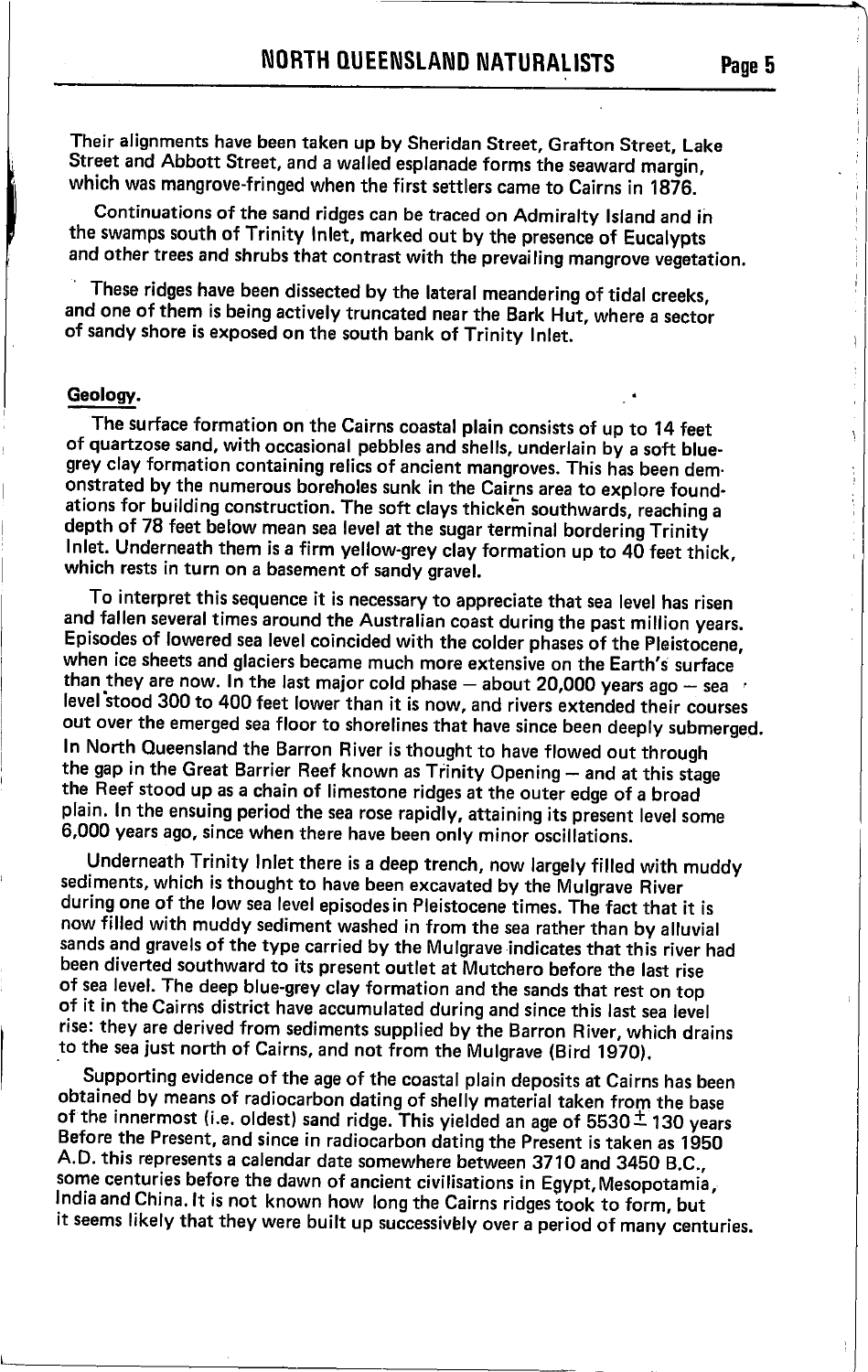#### Origin of the sand ridges.

Examination of the form of these ridges and their rough parallelism with the present shoreline suggests that they were built by wave action. and this is confirmed by their internal structure, which shows laminatjons of the kind found on modern beaches. The ridges are thus beach ri ridges, produced by wave swash. Some have a thin capping of wind-blown sand, but in general the crest of the ridge represents the limit reached by wave action. In detail there are relics of transverse runnels and washover fans.

The closest analogy at the present time is the ridge of sandy material that extends south from the mouth of the Barron River to end in the spit at Casuarina Point. This beach ridge has been formed by southward drifting of sand from the river mouth, due to the action of waves coming in from northerly and north-easterly directions. Its crest marks a swash limit about 1 foot above the level of the highest spring tides. A similar feature at Ellie Point ends in a sand spit fingering into the mangrove swamps, extending each time wave action accompanies a high spring tide.

The sand (and occasional pebbles) in the Cairns beach ridges is similar in composition to the sand and gravel carried downstream by the Barron River; it consists mainly of quartz, with some felspar and fragments of metamorphic rock. When the beach ridges were being built, the mouth of the Barron must have been somewhere in the vicinity of the Airport. During each flood, quantities of sandy sediment were delivered to Cairns Bay, and wave action subsequently drifted these southwards across the mudflats and mangrove swamps. The completion of each ridge was marked by an episode of storm wave action, presumably generated by occasional cyclones, when the sand was piled up at the back of the shore. Subsequently a new ridge would start to develop in front of this, until eventually this too was piled up by storm waves. The sequence went on until the Barron River changed its course and began to build its delta out towards Machan's Beach, where similar parallel ridges were formed. Once this change had happened, Cairns Bay no longer received sandy sediment, and the construction of successive beach ridges came to an end. Depostion of mud continued, however, building up the extensive mudflats in the Bay, and preparing the way for mangroves to advance from its bordering shoreline.

The crests of the older beach ridges in West Cairns are typically 10 to 12 feet above mean sea level, whereas the outer ridges between the railway and the esplanade reached only about 6 feet, equivalent to the height of the modern beach ridge at Casuarina Point. It may be that sea level was slightly higher when the older beach ridges were under construction, and that it fell back to its present level by the time the outer ridges were added. There is a good deal of evidence in North Queensland, in the form of raised beaches, and emerged shore platforms, coral reefs and beach rock, suggestive of such an episode of sea level a few feet above the present some 4,000 to 6,000 years ago.

Beach-ridge plains of the type seen at Cairns are found on several sectors of the North Queensland coast, especially near the mouths of the larger rivers such as the Burdekin (Hopley 1970). They have also been studied on the east coast of Malaya (Nossin 1964) and in Mexico (Psuty 1965), and seem to be characteristic of low wave energy sectors of humid tropical coasts where a sand supply is available to be built into ridges by wave action, but where wind action is too weak for dunes to be formed, except to a very limited and local extent.

Page 6.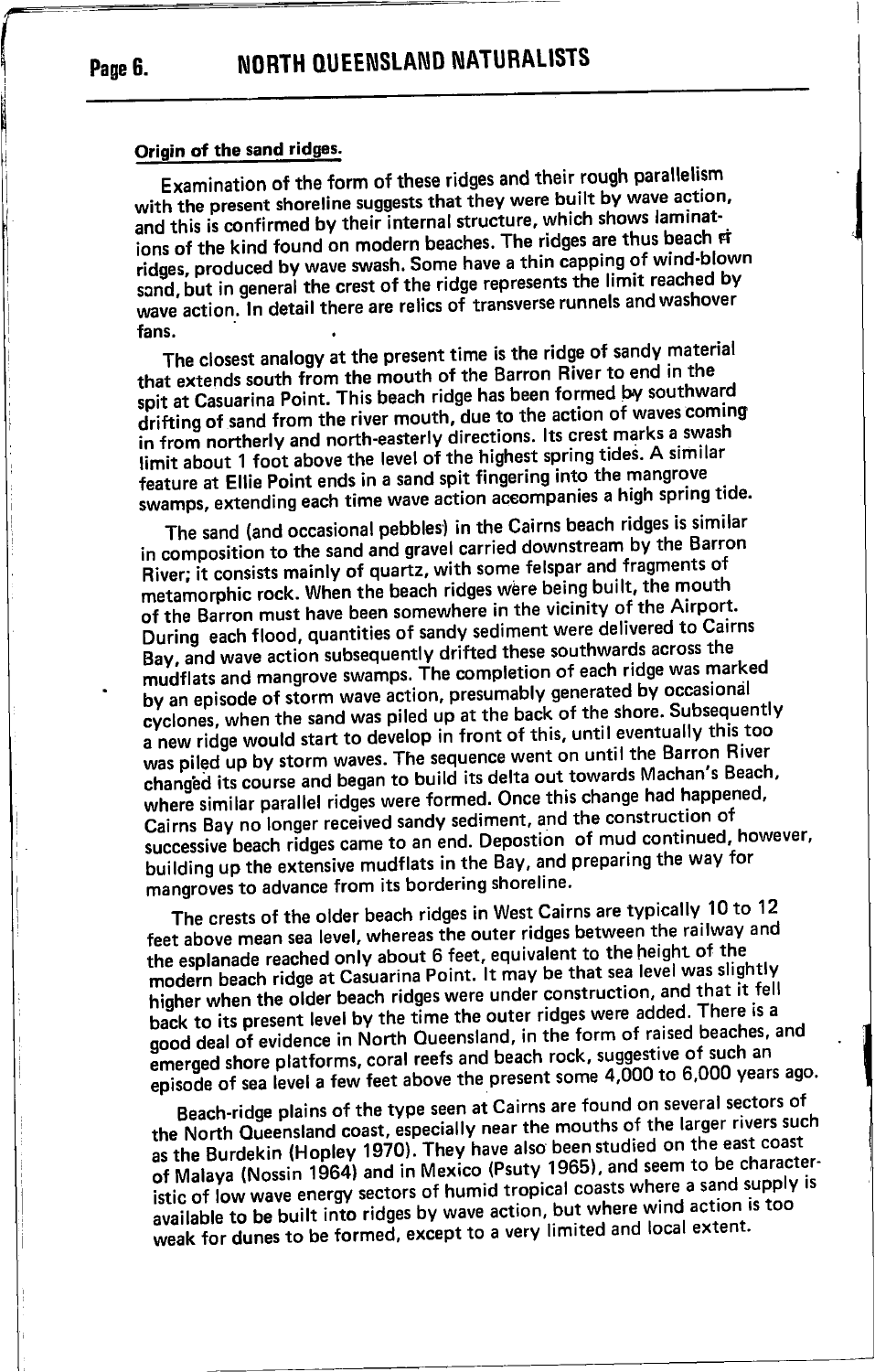## **NORTH QUEENSLAND NATURALISTS**



Page 7.